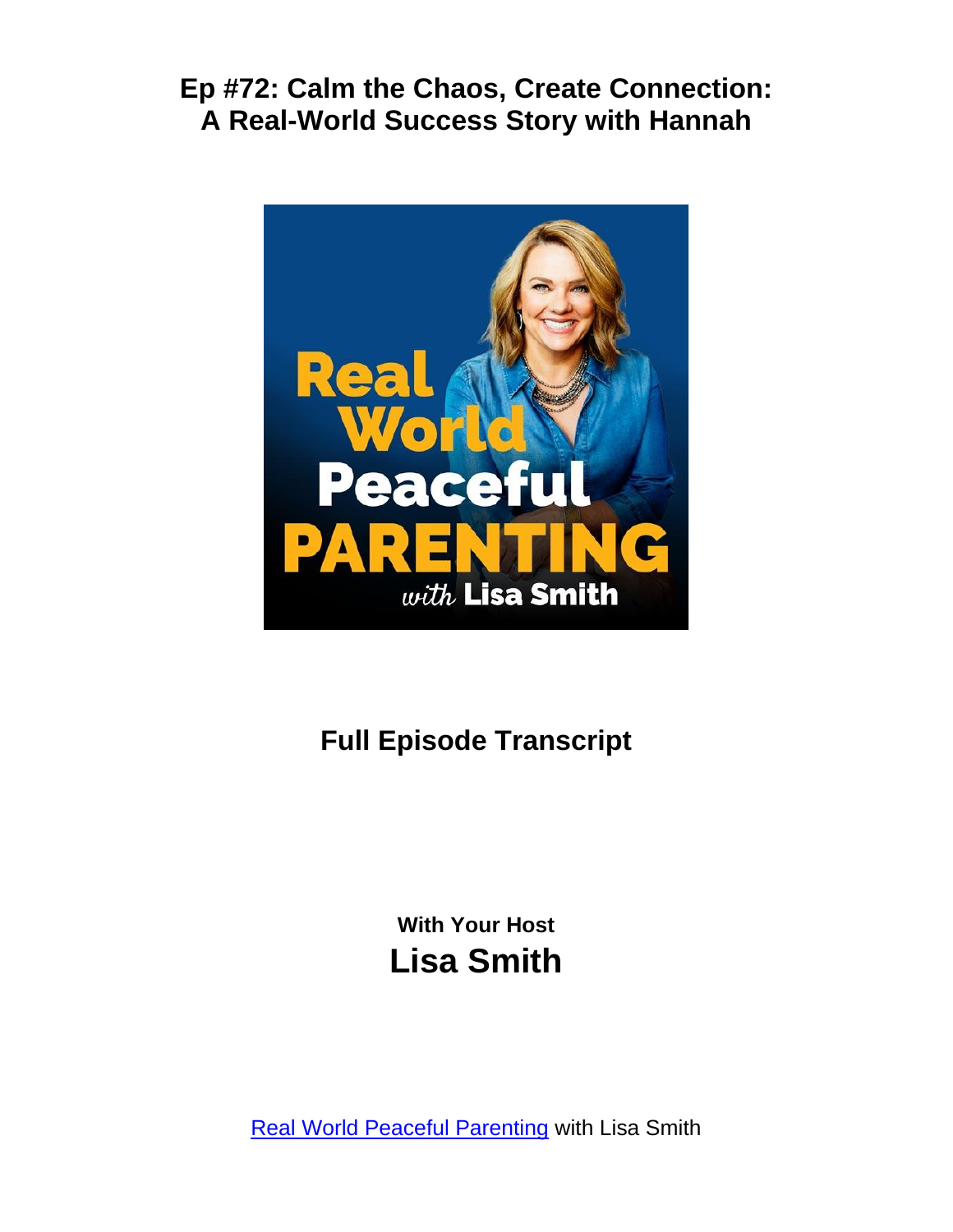Welcome to *Real World Peaceful Parenting*, a podcast for parents that are tired of yelling, threatening, and punishing their kids. Join mom and master certified parent coach Lisa Smith as she gives you actionable step-by-step strategies that'll help you transform your household from chaos to cooperation. Let's dive in.

Welcome, welcome, welcome. Welcome to today's episode. I love being with you each week. I'm so proud of you for investing this time in your parenting, your kids, your family. Well done.

Now, if you've been listening to me a while, you know I work really hard to bring you tips, ideas, and support that helps you create deep connection and cooperation with your kids. Today, I have an extra, extra, extra special treat for you. Today, I'm going to take you on a journey to see what's possible for you, your parenting, and your family.

I want to introduce you to Hannah. Hannah is the mother of three kids under six and a fourth one on the way. When I first met Hannah about a year ago, she was a self-proclaimed non-peaceful parent, and truthfully didn't really know much about peaceful parenting. She just knew that she desperately wanted to parent differently. She wanted to calm the chaos and create the connection. She set about to do just that.

Today, Hannah graciously and lovingly shares with us the story of her journey. Hannah and I have a real, open, authentic conversation. I'm really excited to bring this to you today because I want you to know what's possible. I want you to have a chance to look into another family who's moved down the real world peaceful parenting path. I want to create lightbulb moments for you and ah-ha moments. And, again, like I've said, show you what's possible and what moving down the path looks like.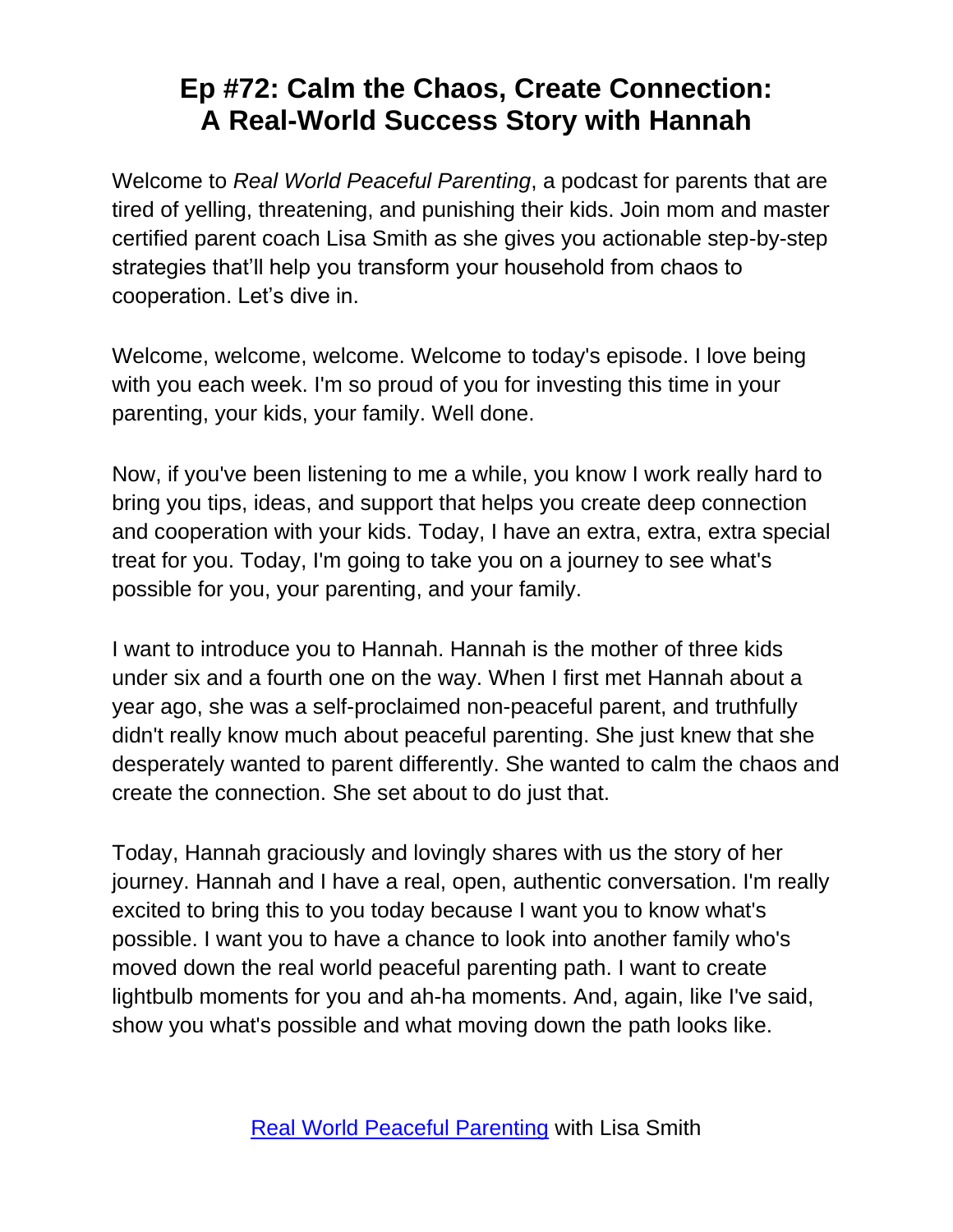And I want to inspire you. I want to give you hope. I want you to know that you too can walk this path. You can join us. I don't care where you're starting or how old your kids are, you can be a success story just like Hannah.

Now, as you listen to today's episode, I want to encourage you to keep an ear out for many of the tools Hannah and her husband are using today that she names and calls out during our conversation. She uses these tools to calm the chaos and create the connection in her family. Many, many, many, if not all of the tools that she talks about today are tools that I've shared with you in previous episodes.

So if you miss them or you need a gentle reminder or you need a refresher, go back and find the episode that has the tool in it so you can begin to move down the path of peaceful parenting. Promise? Awesome. Okay, I want you to enjoy. Remember, you too can be a success story just like Hannah.

Lisa: Welcome Hannah. I am so excited to talk with you today.

Hannah: Thank you so much, Lisa. I'm so happy to be here.

Lisa: I just love Hannah everybody. She's just a gem. We're so lucky to have you in the membership. I just feel very fortunate to have met you and to have an opportunity to work with you on the regular so.

Hannah: Well, thank you. I certainly feel the same. The Hive membership has like really changed my life in many ways.

Lisa: Yay, love hearing that. So Hannah and I are going to talk today about a success story with regard to the concept of process problem versus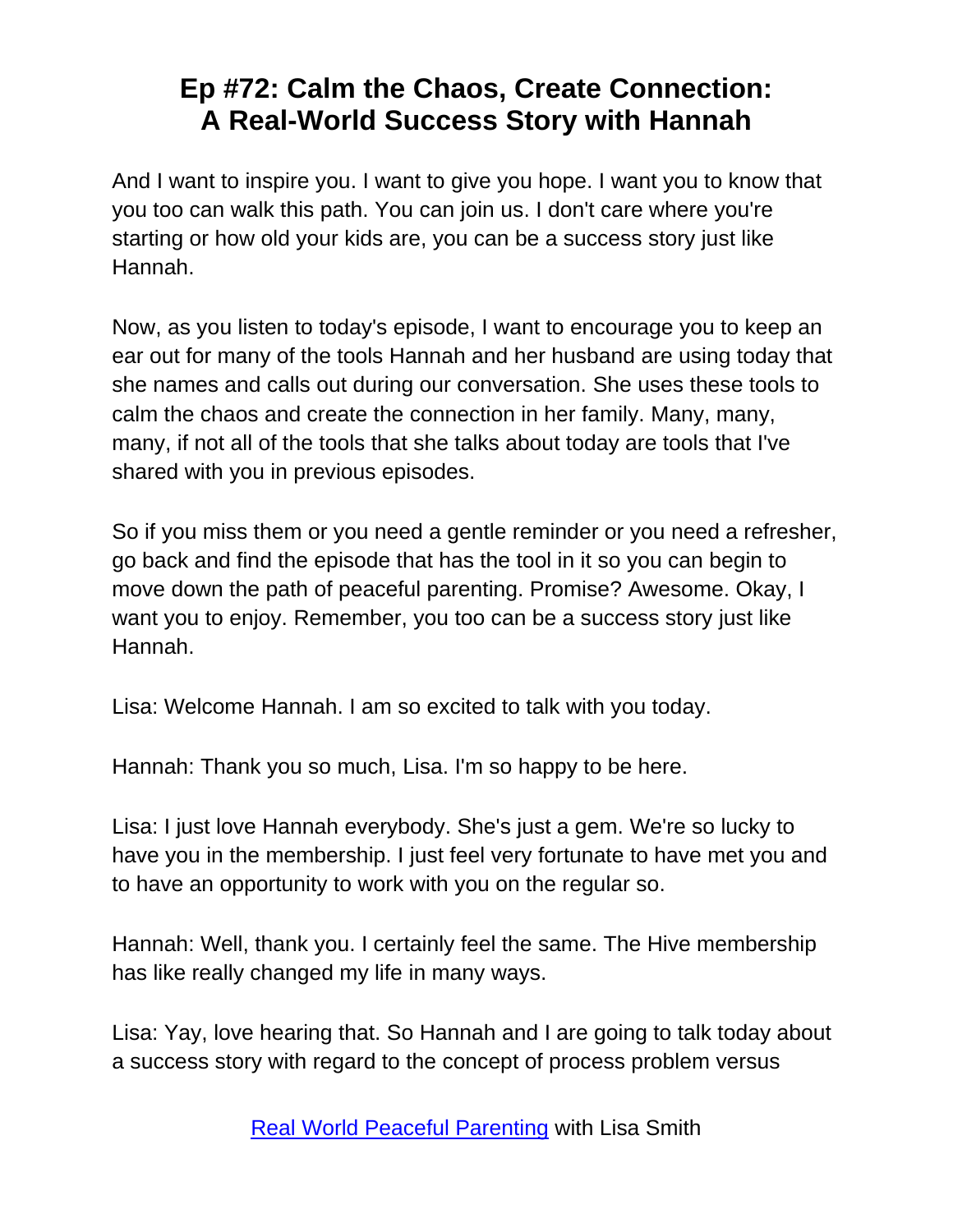character problem. Before we dig in I wanted to just give everybody a little primer. We've talked about this before in an episode.

But I believe that there are two kinds of problems in the world. There's process problems and character problems. Character problems, pretty easy to figure out right? There's a flaw in the character. I believe that stealing money is okay. I believe that shoplifting is justified. I believe that I'm allowed to go around and call people names to their face. Those are the character problems of the world. Honestly, I believe that there are a few humans that have character problems.

Most of what we have, particularly our children, are what I call process problems, which means there's no character flaw. Our kids are not bad people. They're doing things that need correcting, guidance, help, support. I won't even say they're doing bad things. They're doing things that need help and support and guidance. We need to focus on the process. Right?

I love how Brené Brown talks about guilt versus shame, right? Guilt is I've done something bad and I feel bad about it. Shame is I'm a horrible person because I've done something bad. So I think character versus process problem follow that analysis or follow that line of thinking well. When we raise children who know that there are just a series of process problems, then our conversations with them, our parenting, our input, our guidance doesn't affect their self-esteem.

It helps them understand that there's just a process problem that needs to be fixed. Like getting our shoes on in the morning or not having the TV on before school or not lying if you've opened a Snapchat account, or not telling your parents you turned in your homework when you know you haven't. Those are all process problems, listener. Process problems.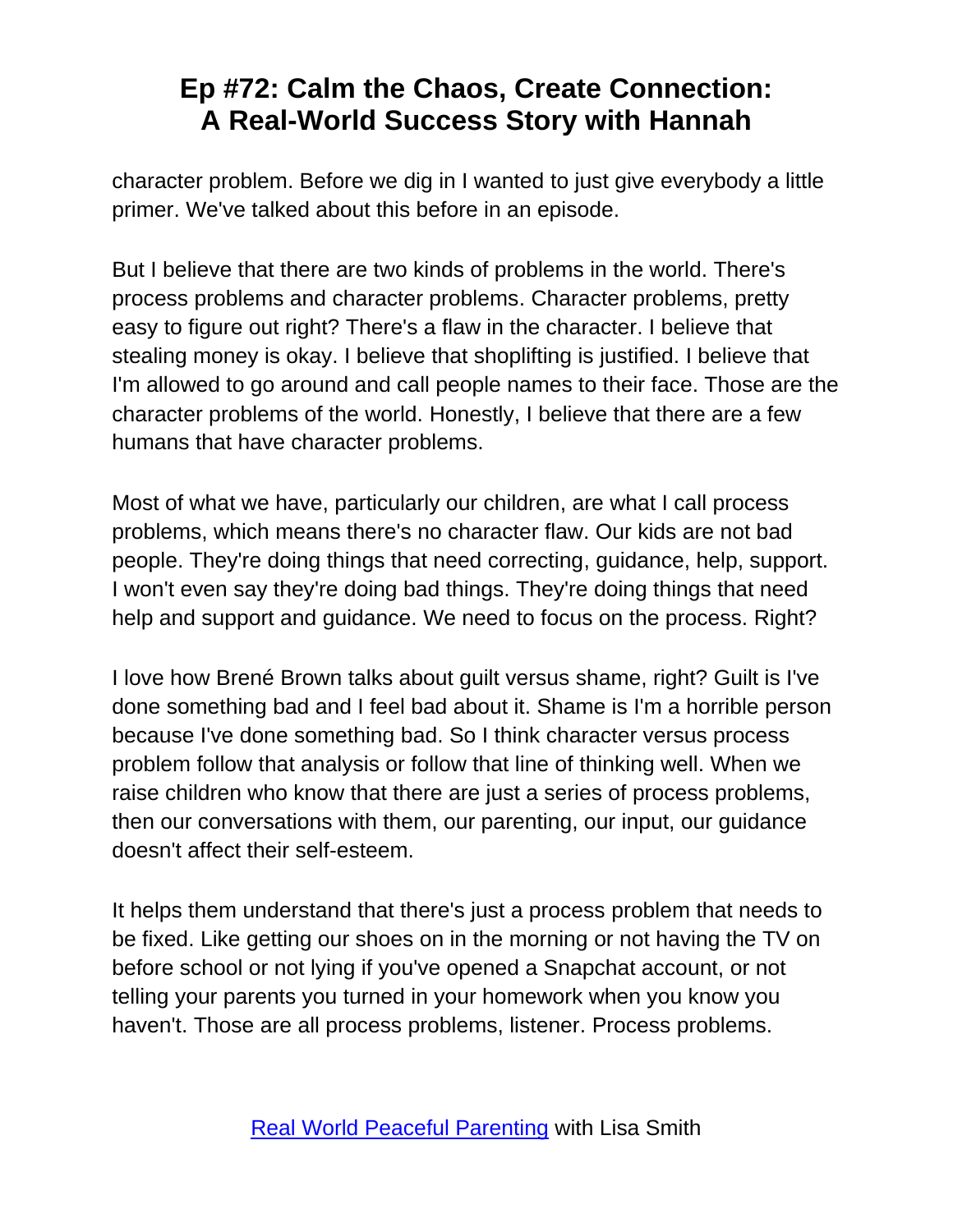I certainly grew up in a household where the conversation, whether it was intended or not, always, no matter what the mistake was, whether it was spilled milk or an F on a test or being fired from a job or a car accident, the conversation always made me feel like I had a character flaw. I was a horrible human being. I don't want that for you and your kids.

So listen in as we have an incredible conversation here, Hannah and myself, about how she has really taken this to heart and implemented it with their six year old daughter. So dig in Hannah and tell us the story.

Hannah: Well, I mean, I had never even heard of this concept before working with you. Once you taught it to me, it really changed everything about my life. Starting with myself, I just started to see things as process problems. The more I worked on it and the more I worked on my thoughts towards myself, I was able to really let a lot of that hurt go and see that I could, in fact, fix my process problems and it didn't mean that I was a terrible person.

So once I really learned that for myself, I started to kind of verbalize differently when I talk to my family, my husband, and my children, and I viewed them differently. So suddenly I wasn't so upset with them for the little things, for the process problems.

So my daughter Carmela, who was just six, came up to me the other day, and she really wanted to talk to me. So she asked if we could speak in private, and I said yes. She said, "Mom, I really just, I don't know what's going on with me. I'm having a very hard time. I'm a really bad girl." So that was kind of a little hard to hear at first, but of course after working with you I said tell me more.

She said, "Well, you know, Mom, I just I keep lying. I keep saying things that I know aren't true. After I say them, I feel really badly. I don't know why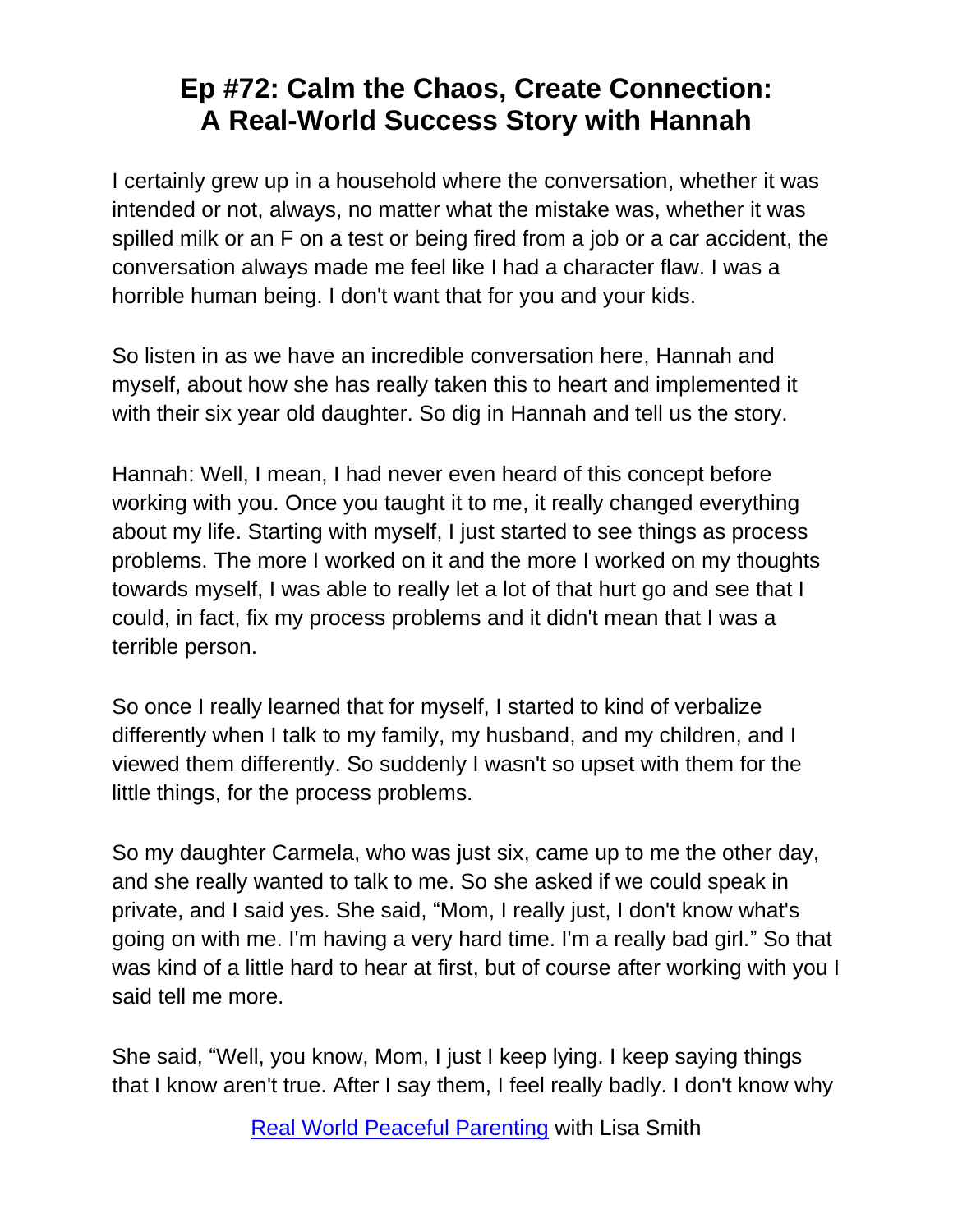I'm saying them. I just feel like a really bad girl." So I said, okay sweetheart. I hear you. Can you give me an example? She said yes. So she said, "I told you that Miles," her little three year old brother, "I told you that Miles stuck his tongue out at me, but really, I was the one who stuck my tongue out at him first. Then he had to do his 10 jumping jacks and I didn't and I felt really badly."

So I said okay honey. Thank you for telling me. Can you tell me why you said he stuck his tongue out and not you? She said, "I thought you would be upset with me. I thought I would get in trouble." So after she said that the very first thing I said, Carmela it's totally normal. That's a very normal response. I have struggled with that when I was little. I still struggle with that sometimes.

Sometimes when we do something, we have thoughts about how we think other people are going to react and what their thoughts are going to be and how that's going to affect us. So it's incredibly normal to want to protect ourselves or want to protect the situation. So I said that's normal, and I understand it.

Now, it doesn't mean that it's right to lie. It doesn't mean that it's good to lie. You know in our family we don't tell lies. So what do you think you could do next time? Then that's what you just said, "Oh, I don't know Mommy. I'm just a bad girl." So I said okay, hang on. Just stay with me.

I said so how about next time you can tell me, "Mom, I have something to tell you, and I really don't want you to be mad. I really don't want to get in trouble, but I have to tell you something." Then when you tell me that I will work on regulating myself so that I know what you're about to share with me is something that is hard for you to share, is a little intimate, and I can ground myself before you tell me. So I said how do you feel about that? She said, "Okay, I think I could do that." So we solved that problem.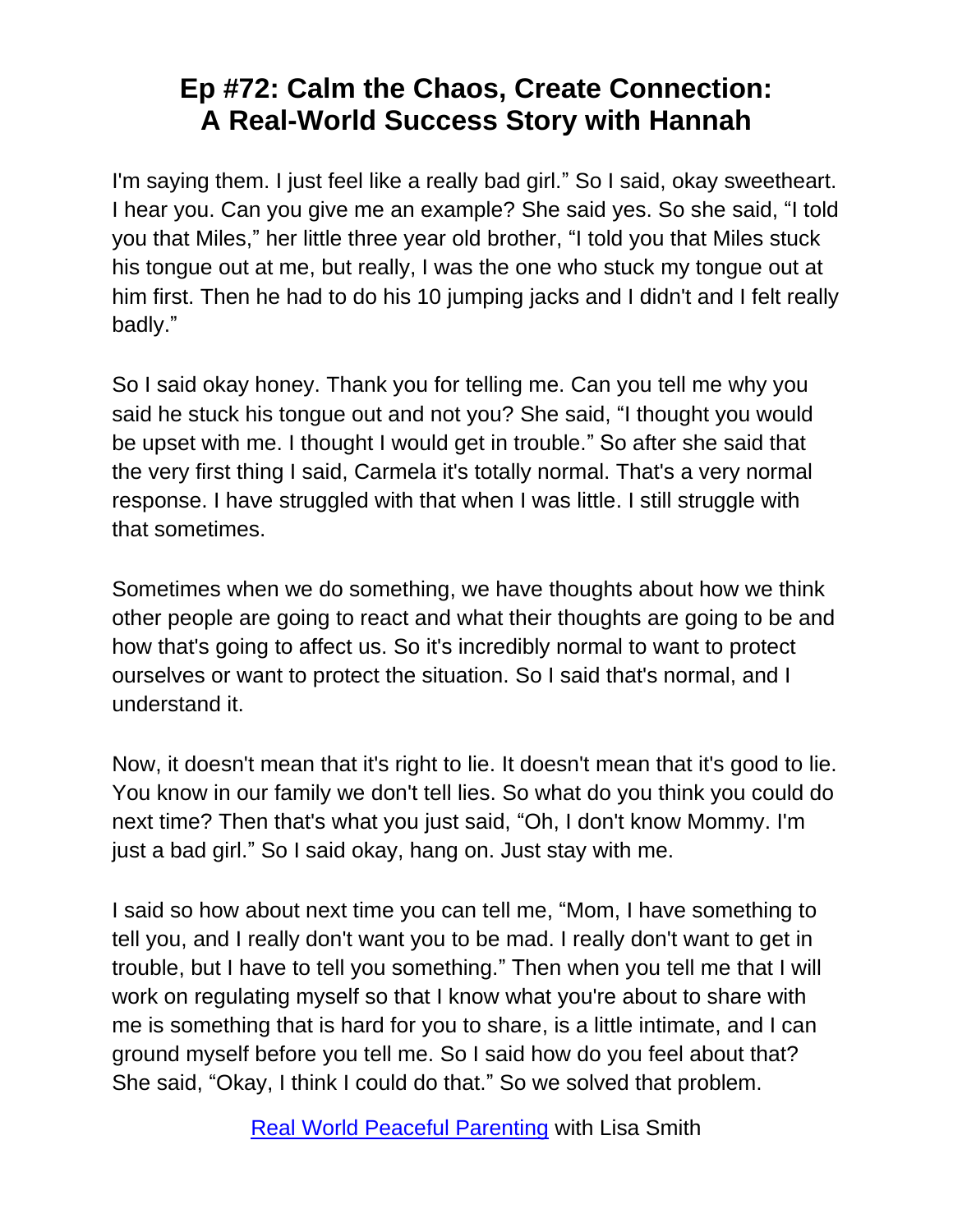Then I kind of went in, I kind of thought to myself what would Lisa say if she was talking to Carmela? So I just said you know honey, lying is a process problem. It's not a character problem. She said, "What's a character?" I said it's who you are as a person.

There is nothing wrong with Carmella Rose. You told a lie because you didn't want to get in trouble. We can talk about that. We can fix that, but there is nothing wrong with you as a person. You are not a bad girl. You have a process problem that you need help with, which is why you came to me. So thank you for coming to me. But I just really wanted her to hear that because she tends to be a little bit like myself, strive for perfection. I just wanted her to know that she could make mistakes, and it's okay to make mistakes. It's good to learn from our mistakes, our process problems, and it doesn't mean anything that there is anything wrong with us.

Lisa: Ah, I love it so, so, so, so, so much. Hopefully, everybody is having a bazillion lightbulb moments right now. It's so good, Hannah. I think the first thing is you normalized that everybody wants to tell people what they want to hear. Right? This is part of the human experience. We want to. The impulse, the urge is to tell you what you want to hear. Or, as I call it, take the path of least resistant.

You've got a six year old little girl, and she doesn't want to get in trouble. I know that your daughter loves and adores you and looks up to you, and it hurts her when you're upset with her. So yeah. So this is the path of least resistance. I don't want to admit that I started it. So I will sell my brother out and tell a lie. I will say what doesn't get me in trouble. You normalize that, which is step one of peaceful parenting.

I love in the beginning of Brené Brown's book, *Atlas of the Heart.* In her forward, she talks about how if only many of the things she had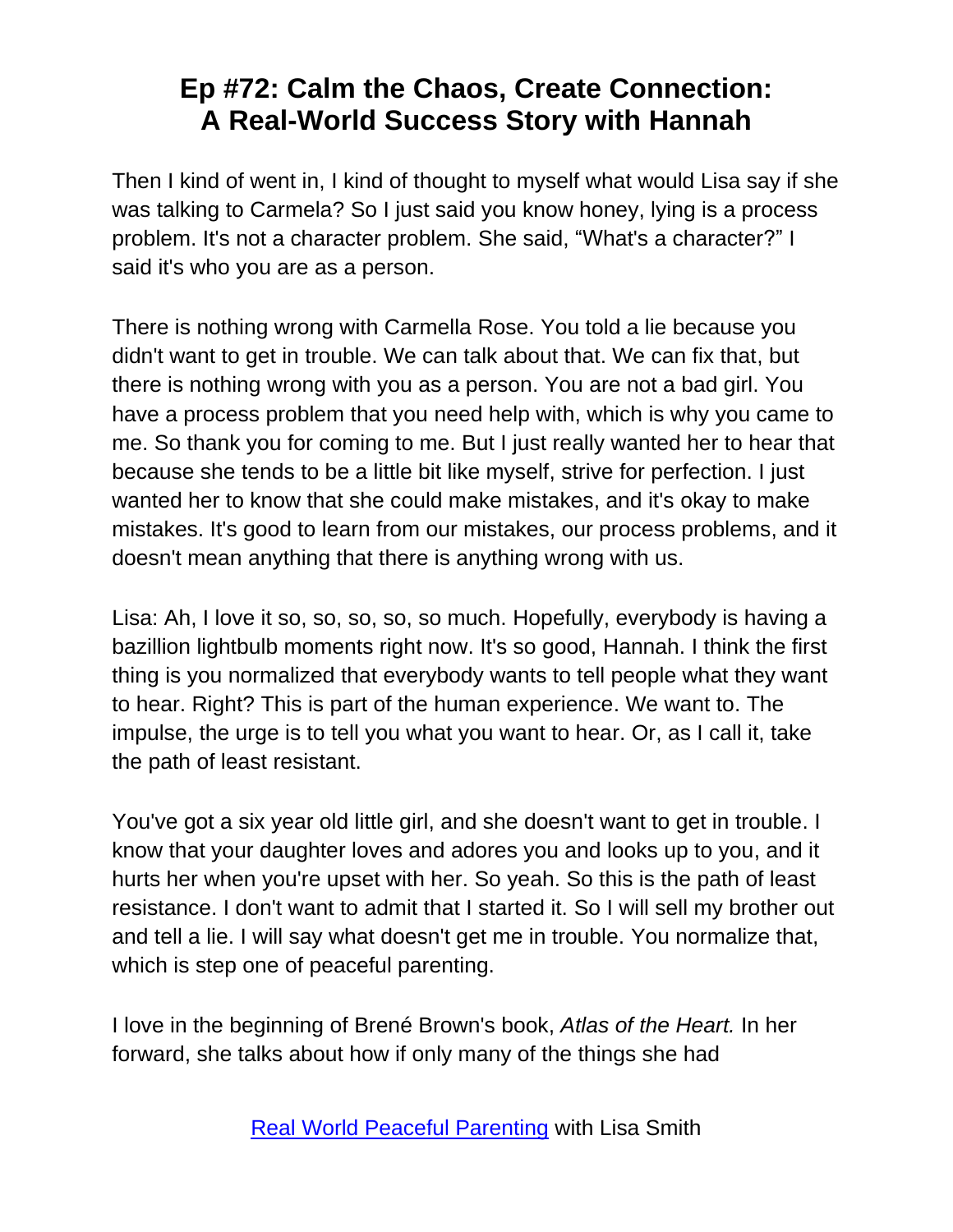experienced as a child had just been normalized for her, a lot of her suffering could have been avoided.

So I think it's such a beautiful thing when we let our kids know yeah, it's hard to report the facts in a way that is going to walk you into getting in trouble. It's easy to want to take the path of least resistance. That alone is normal, and also something in our family we work to not do. Right? You illustrated that beautifully too. We try our best not to lie. We try our best to report the facts.

Then she wanted to feel bad about herself. I'm a horrible human being because I sold my brother out and I didn't tell the truth, and it's been weighing on my conscience like Edgar Allan Poe and Tell-Tale Heart.

Hannah: Oh, that book.

Lisa: I know my sister-in-law and I were just talking about that book this weekend. So then you let her know that lying is, at her age and the lies she actually told, is process problem. The urge came about to take the path of least resistance. Then you brainstormed on what can we do differently next time? Right? Okay, you come to me, you tell me you have something to tell me. That will be the conditioned response.

Mom, I have something to tell you. I know you're not going to want to hear it. I'm afraid you're going to be mad. That's owning our feelings. I'm afraid that you're going to be mad at me, which gives you the cue to regulate and go into your higher brain and take in what she's saying. It's just I couldn't be more proud of you, Hannah. It's so beautiful.

Because imagine in life your daughter is going to make hundreds of mistakes, of process problems. What you're setting up as a process for the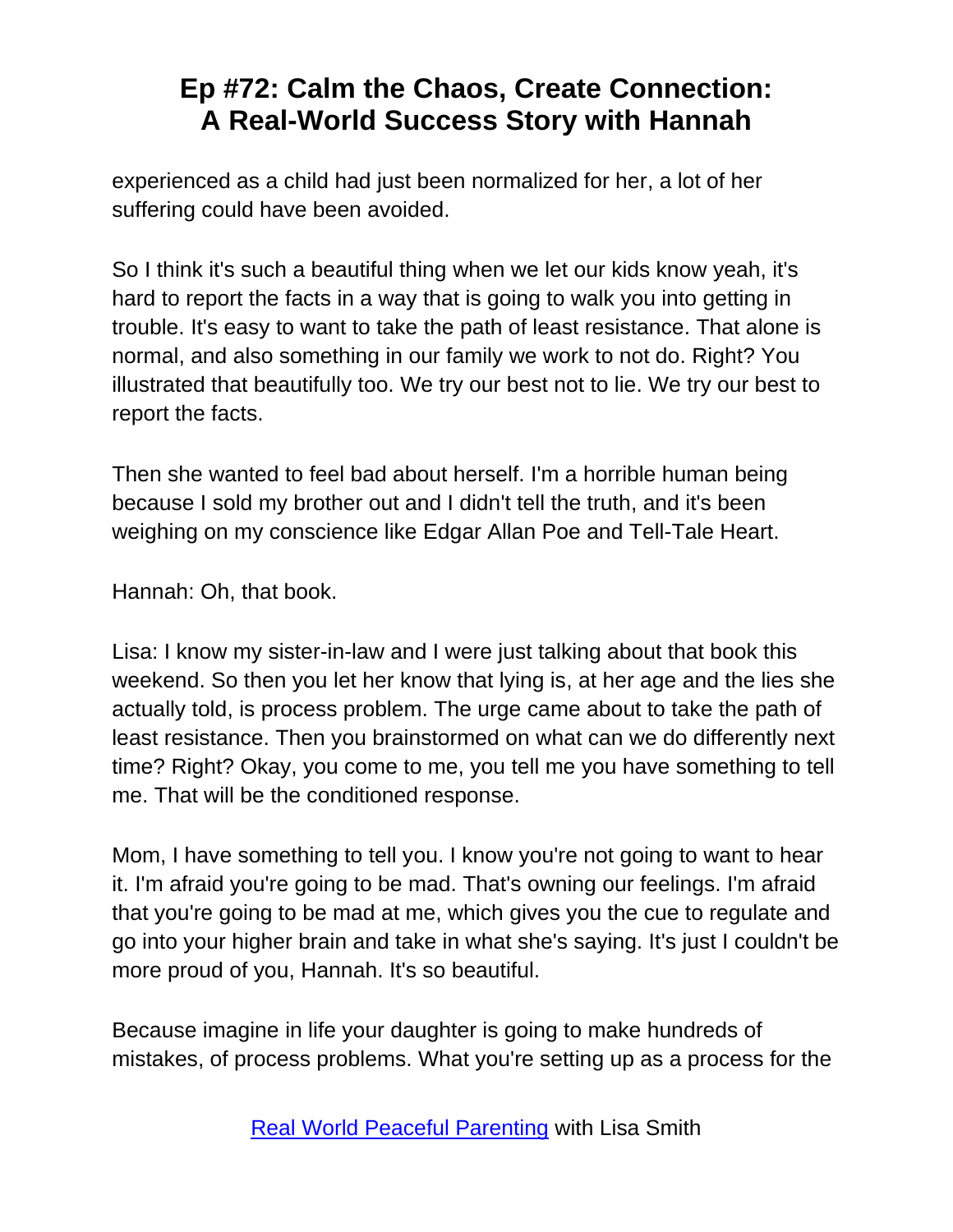two of you, for her to come and own the mistake, to give you the cue to get regulated. Like here it comes. I'm about to deliver some news I know you're not going to want to hear. Okay, that's my cue to get overregulated.

My son does it with mom, I have some bad news. The first few times he did it I was like what? Then it would usually be something like, I don't know, I didn't turn in a homework assignment. I've learned that this is the cue. He is going to tell me something. He is about to share something that he knows that I probably don't want to hear and I'm not going to like. So just like you, I immediately drop everything. Stop, drop and go to your higher brain because I want to take in what he's saying and not make it about me or get dysregulated or start storming alongside.

The other beauty of that is it deeply encourages our kids to practice telling the truth, even if it's after the fact. It encourages them to do hard things. It encourages them to listen to their internal compass. It tells them that you're going to come to me and tell me something I do not want to hear, and I am not going to attack your character.

Hannah: Yeah, exactly.

Lisa: Talk to me about that.

Hannah: Yeah, I love that. I mean everything is exactly on point. I just keep thinking about before I discovered you six months ago that conversation could have gone completely differently had I not learned all the tools and, exactly like you said, normalizing. A big one for me was taking things personally. I could easily have seen that go into her telling me that and me thinking I'm a horrible mother. I've done something wrong. Just really personalizing things.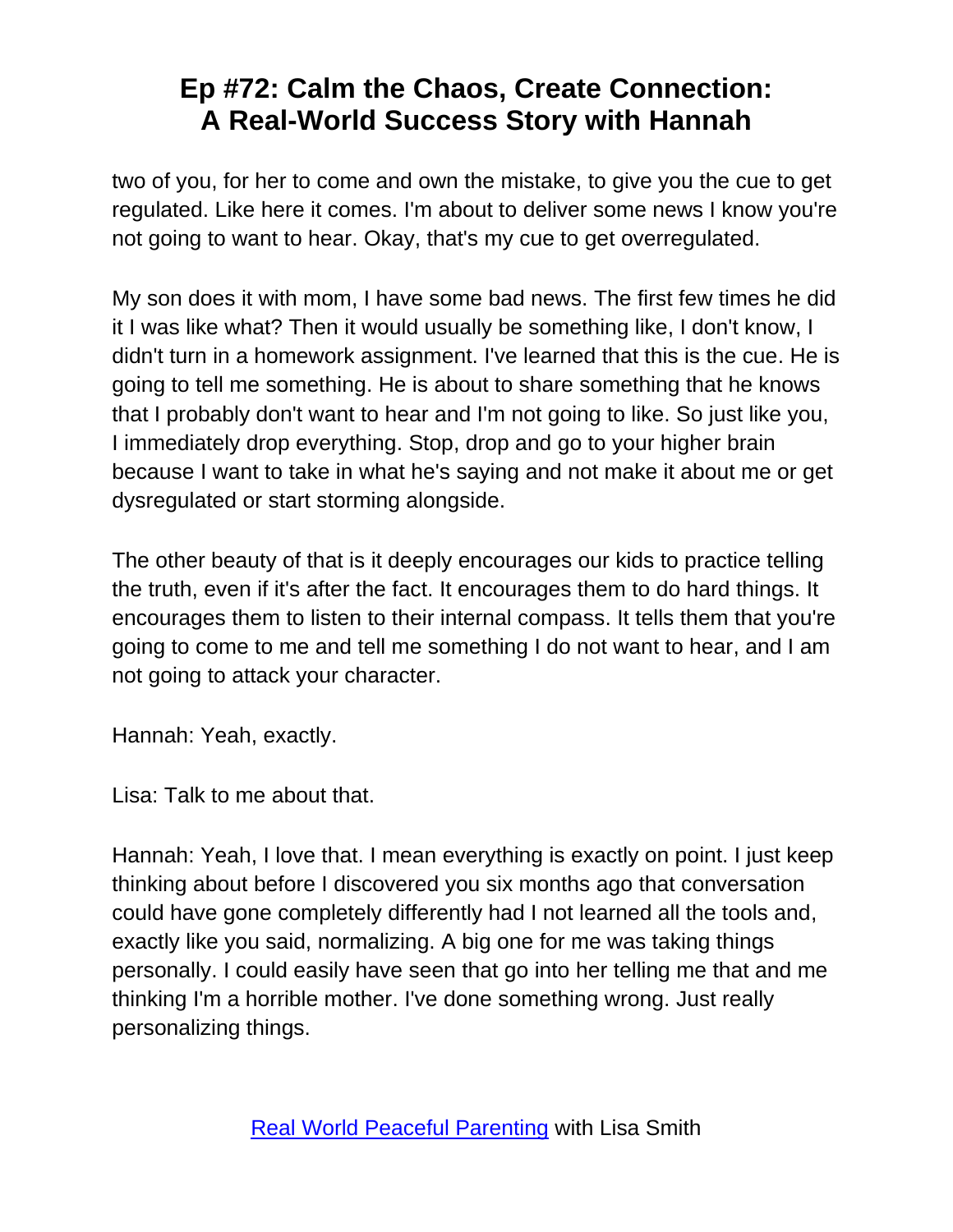I just love it because there are a lot of tools in peaceful parenting. In the beginning, for someone like me, I was a little bit overwhelmed thinking oh, I don't know if I'm gonna get this right. It seems like a really great thing, but I don't know if I can be a peaceful parent. Slowly I've learned that they all come together. The more that you learn—You learn one at a time, and you work on that one. It's okay to just work on that one for now, you know.

In the beginning months ago it was probably just normalizing. I probably didn't know what to say. It's just like well, you're normal. We'll just talk more later after I call Lisa. But no. But after learning so many tools and working with you consistently, that's the beauty of, I think, listening to the podcast consistently or working with you consistently or having a group of people you can go to. It's not just a onetime thing. It's not advice for one tantrum. These are tools that I'm learning to carry through each situation.

Then when they all marry together, because I've been working on them individually for so long, it's like I have the answer before I even realized I had the answer. After she left, I almost thought oh my gosh I think a situation like that would have stressed me out months ago. It's just very comforting for someone like me who tries to get things right and gets overwhelmed to have something I can go back to and keep listening to and keep learning from and drawing on and see it worked out in my real life. So.

Lisa: Even that is a process problem in and of itself, right?

Hannah: Yes.

Lisa: Because there's nothing wrong with you. It's just a process of practicing. Yeah, and I know you'll love this. So the analogy I could share with everyone of what Hannah's speaking about, it's like if you were to go to cooking school.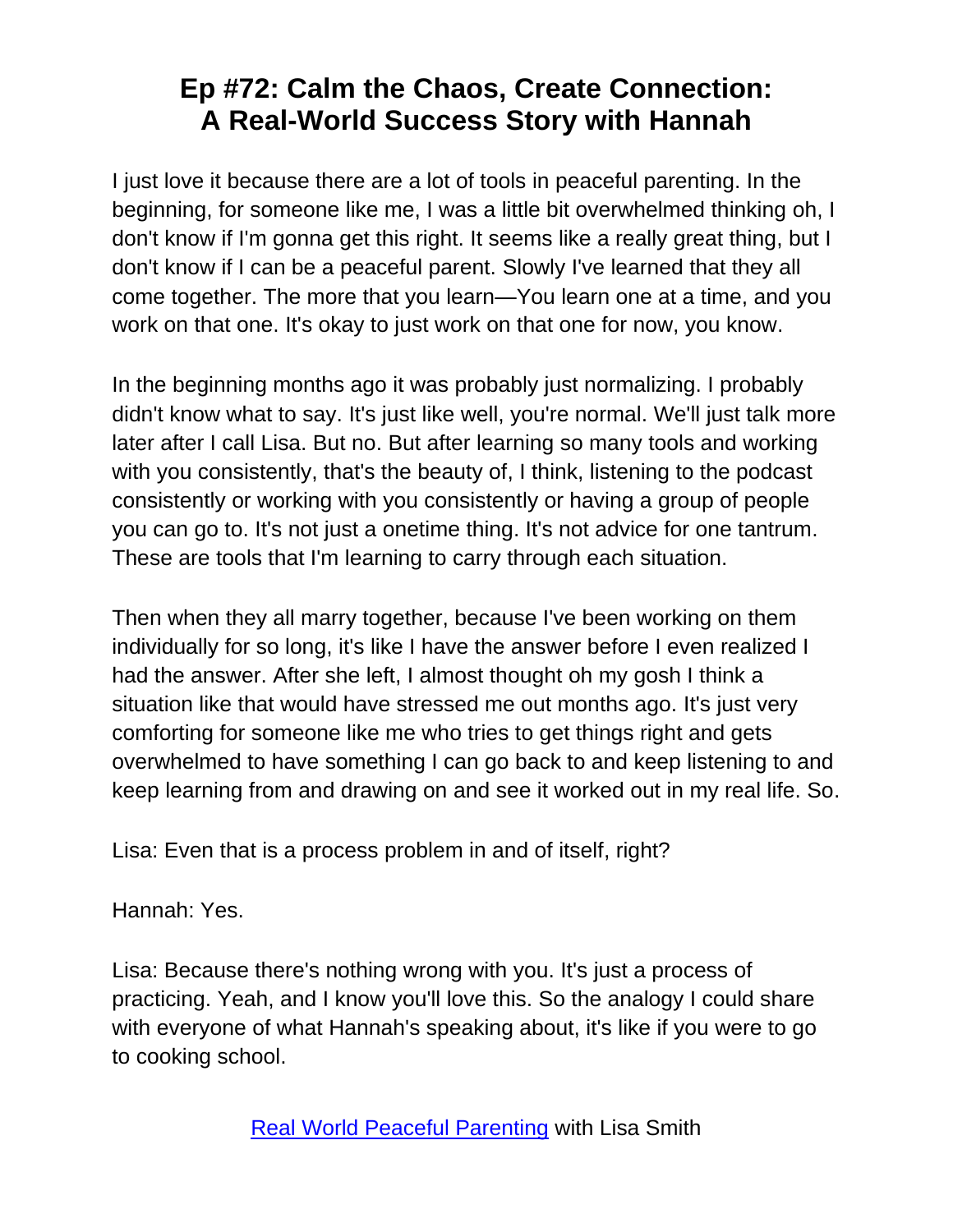In the beginning, you're probably just doing prep work. Learning how to dice onions and celery and carrot and make basic sauces. Then for a time you focus on fish and then maybe pasta and baking bread and then searing meat or grilling meat.

Then eventually, you're bringing it all together in creating your own dishes and being able to put an entire menu together. But I'm sure when those chefs are first chopping those onions, they think, "How am I going to get from onion shopping to a Michelin star?" Right? But it happens.

It comes together. It's repetition, it's practice, it's using different tools. Then at some point it all comes together. You think oh, I know how to make a cream sauce. I know what happens when you deep fry certain foods. I know what happens when you grill things. It comes together into meals that we enjoy as the consumer of the chef's products.

Hannah: Yeah.

Lisa: Let me ask you this, Hannah. Walk us through, because you touched on this, and I'd love to give parents who are starting out who are listening and identify with the old Hannah, let's say. Before you got on to peaceful parenting and started doing this work, and really, you're the one doing the work. I'm just the guide. Before you got onto this work, if Carmela would have come to you and said, "I lied. I stuck my tongue out first." Walk us through how that parenting would have gone, if you will.

Hannah: Yeah, I could see it going in a number of different ways depending on my mood, which is another thing. I mean that's another beauty of learning to regulate. I mean if I was in an especially upset mood, I could see myself saying what? You lied. I can't believe you lied to your brother. He had to do his jumping jacks. He probably felt like we don't believe him, and I could see it going attacking her in one way. I could see it going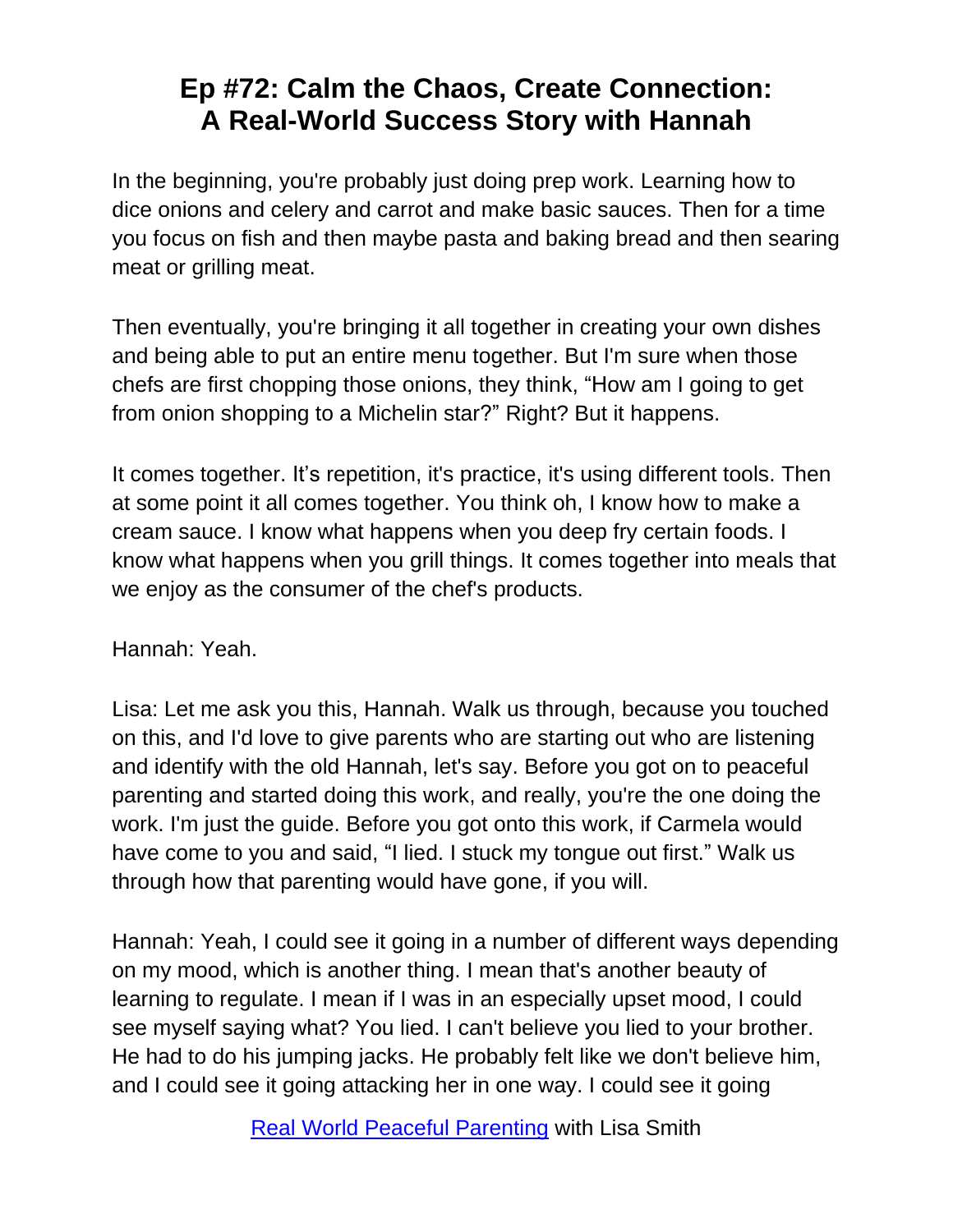another way where I would think oh geez. Maybe I haven't modeled telling the truth or maybe this is something about me.

Or another thing that as a recovering permissive parent I could have seen myself saying, oh no, honey. That's totally fine. It's okay. No big deal. You're only six. You'll learn eventually. I don't like my kids to have really big messy feelings. I am learning to be comfortable with being uncomfortable.

So when she comes to me sad or upset or despondent, I think one of my old reactions would have just been to coddle and comfort and distract. Oh, let's go get a cookie. You've clearly had a bad day. Let's go get some doughnuts or something. I could easily have seen myself doing that. Putting a Band-Aid on a problem that really needed attention.

Lisa: Yeah, I can relate to all of those. How do you think that using all these tools—You said a few minutes ago that as a result of the work that you've done and practicing using the tools, you also were able to not take the words that came out of her mouth personally and make it mean that you are a bad mom. Talk to us about that because I'm sure when you said that in this episode, people wanted to drive off the road like what? Wait a minute. You mean, I don't have to feel like a bad mom or dad or parent or grandparent or guardian? What?

Hannah: Yeah, absolutely. I will never forget one of our very first coaching calls you and I. I was talking about my three year old son, Miles. I said Lisa, it was such a hard day. Something terrible happened. I told Miles that we had to leave his grandparents' house, and he was angry. He said, "I wish you would go to work, Mommy." I think I was on the brink of tears telling you this.

You just very calmly said, "Okay, and what's wrong with that?" I was just like hello, my three year old said he wanted me to go to work. What do you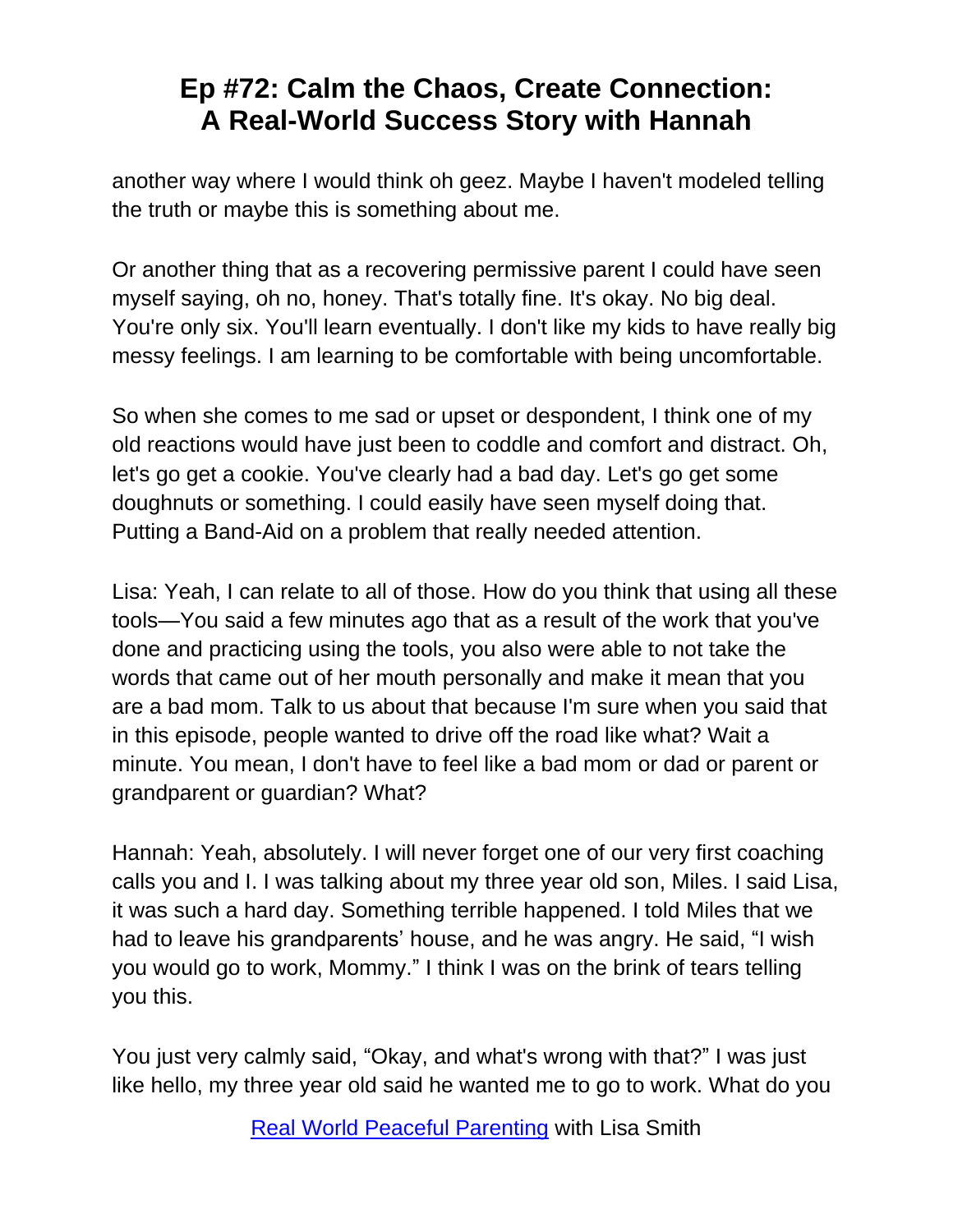mean what's wrong with that? I mean I wanted to drop everything and just like melt and cry and make it about me.

Lisa: Feel sorry for yourself.

Hannah: Feel sorry for myself.

Lisa: And beat your character up as a mother, right?

Hannah: Yes, absolutely. I'll just never forget you were so calm. You helped me to see. Well you actually said, "Well, of course, he doesn't want to be with you. You said he had to go home and he didn't want to." In that moment, I was kind of transported into I think his mind of his headspace and his feelings. Oh, I didn't even think about that.

At three years old, he doesn't want to leave his grandparents' house. I'm the one telling him to leave. So he says, "I want you to go to work, Mommy." Of course, that's his natural reaction. So my mind was blown, obviously.

Now it just makes me laugh because if he were to say that now, it's just kind of I would say, "I hear you, honey, and I understand why you would feel that way in the moment." I actually said that to Carmela recently. She got upset with me and she said, "I wish you weren't my mommy." At a restaurant. I said I can see how you'd feel that way right now. It didn't bother me.

My sister later, she was like, "Oh my gosh, I would have been devastated." She doesn't have children. "I can't even imagine my daughter telling me that. That would just be heartbreaking." I just said why? It was just an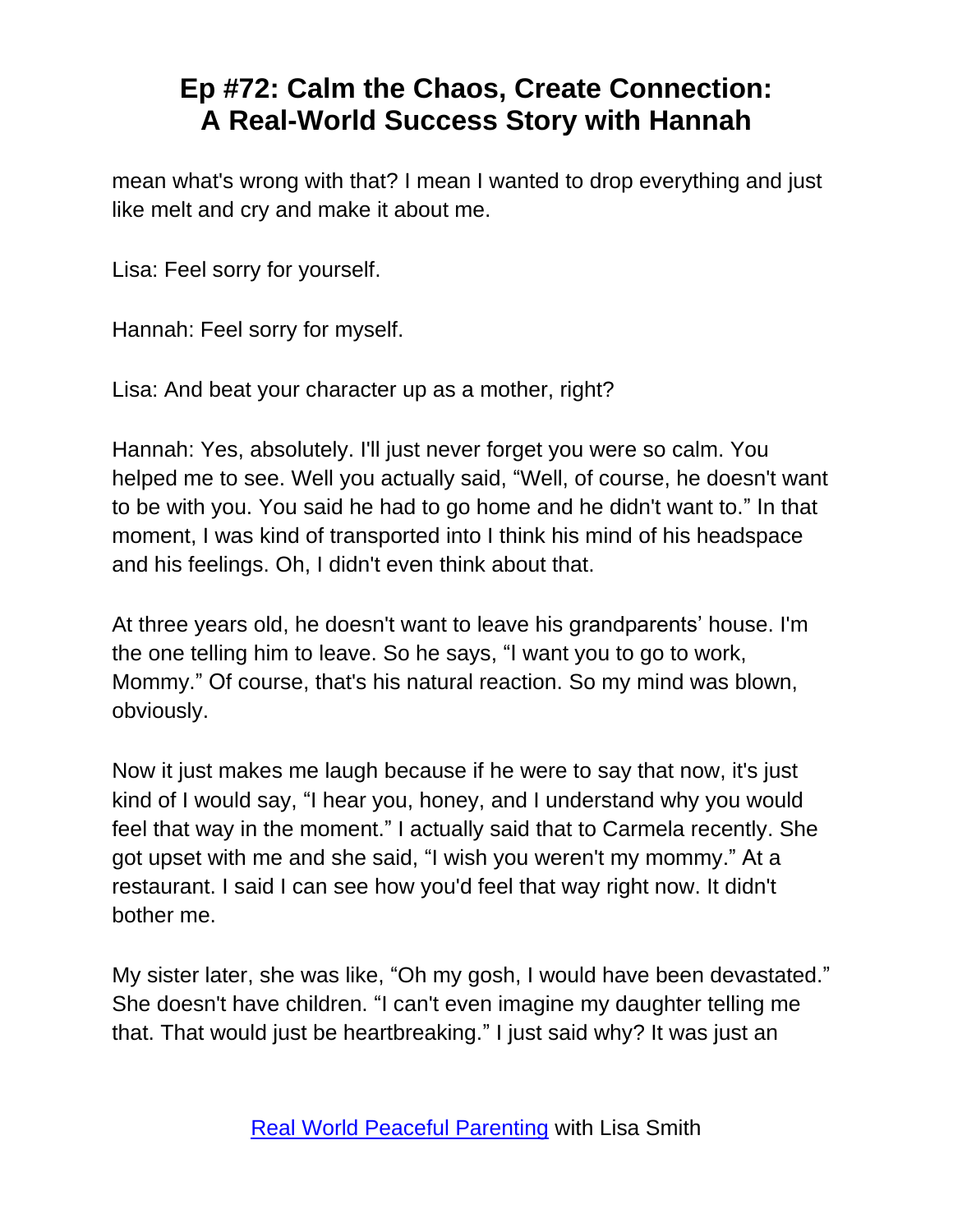interesting conversation I had learned from you just kind of to say that's what she's feeling right now.

Those are her emotions, her thoughts. I don't need to make that mean anything about me. She gets to have her thoughts and feelings. I get to have my thoughts and feelings. If my thought is my daughter doesn't want me to be her mom, that doesn't serve me. It doesn't serve her. It doesn't serve our relationship. So I just push it out the door, and I say what else might be true?

Okay, she wanted to play a game and her time is up. So she doesn't get to play a game. So these are the words that she's using to verbalize her frustration and her anger. I have a fully developed brain. I can understand that and decipher and give her space to feel her feelings and not attack her for them. Then two hours later it's, "I love you, Mommy." So it's just a huge gift to be given to learn to not take things personally.

Lisa: That's so good, Hannah. That's so good. Yes, you have a six year old and a three year old. They are not capable of getting into the higher brain and saying, "Mommy, I'm having such a good time at grandma's. I don't want to leave right now. Could we negotiate? Is it at all possible for you to wait 10 minutes until I finish what I'm doing and then I will go home?" They're not going to do that.

They're hardwired at their age for F-U-N. So when they say, "I don't want you to be my mommy" or "I want you to go to work", it's, "I don't want this fun to end. I don't want to leave." They're just choosing to communicate it that way because every behavior communicates a need. The need is I don't want the fun to go away. I don't want the connection to go away. I don't want the attention to go away. I don't want the stimulation to go away.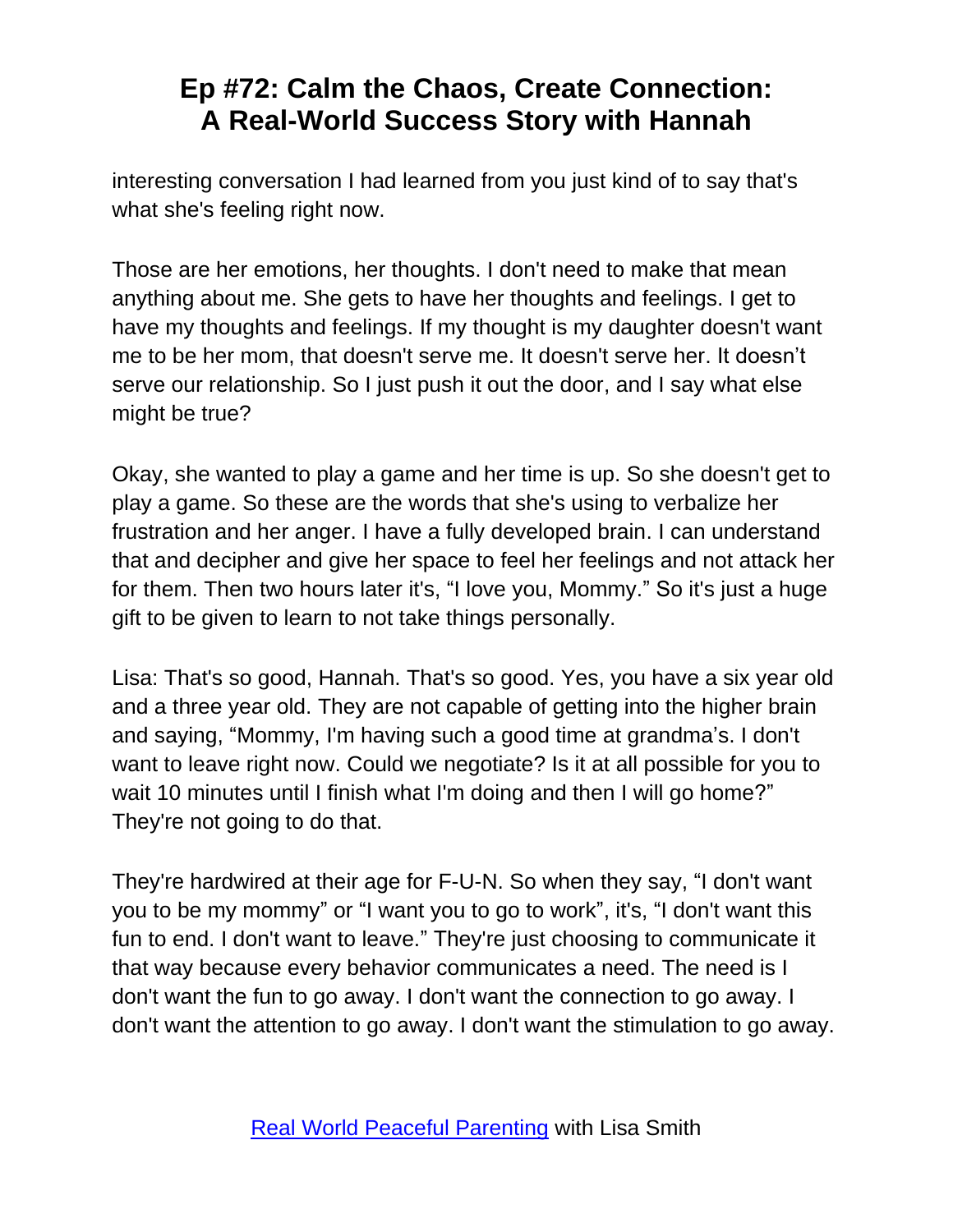When you can see that at the restaurant and say I can totally see how you'd feel that way, the beauty here is, like you said, you don't take it personally. So we don't have to get all dysregulated and start secreting cortisol out of words that came out of our six year old's mouth.

The next thing that happens is she feels connection because you say I can see how you would feel that way. Wait, you do? You see, hear, and value me? Oh Lord. Then you're creating a safe environment for her to express something. She may not be expressing it in that moment in the most ideal way. Sure. But over time, she will learn that home is a place, around my parents is a safe place for me to work out what I really am feeling.

I don't know about you, but if my kid's going to work out how he's feeling about something or what a need is, in this current day and age I want him doing that at home. Not out in the world in unsafe environments.

Hannah: Absolutely.

Lisa: So great, Hannah. I think it's my favorite thing in the whole world in working with parents when the light bulb goes on and they stop taking things personally. And when feelings are never in conflict.

So you're tired. It's been a long day. I know your kids stay with your mother all day. You go to pick them up, and maybe your son and grandma have just started the funnest thing in the entire world. Right? Or maybe he's been waiting for it all day. Or maybe he realizes, wow this is so cool and fun. Buzzkill mom shows up to go home. And he says, "Go back to work." Right? When you don't take that personally, because he's saying, what else could it mean? He wants to rewind the tape and have me still be at work because he's having a good time.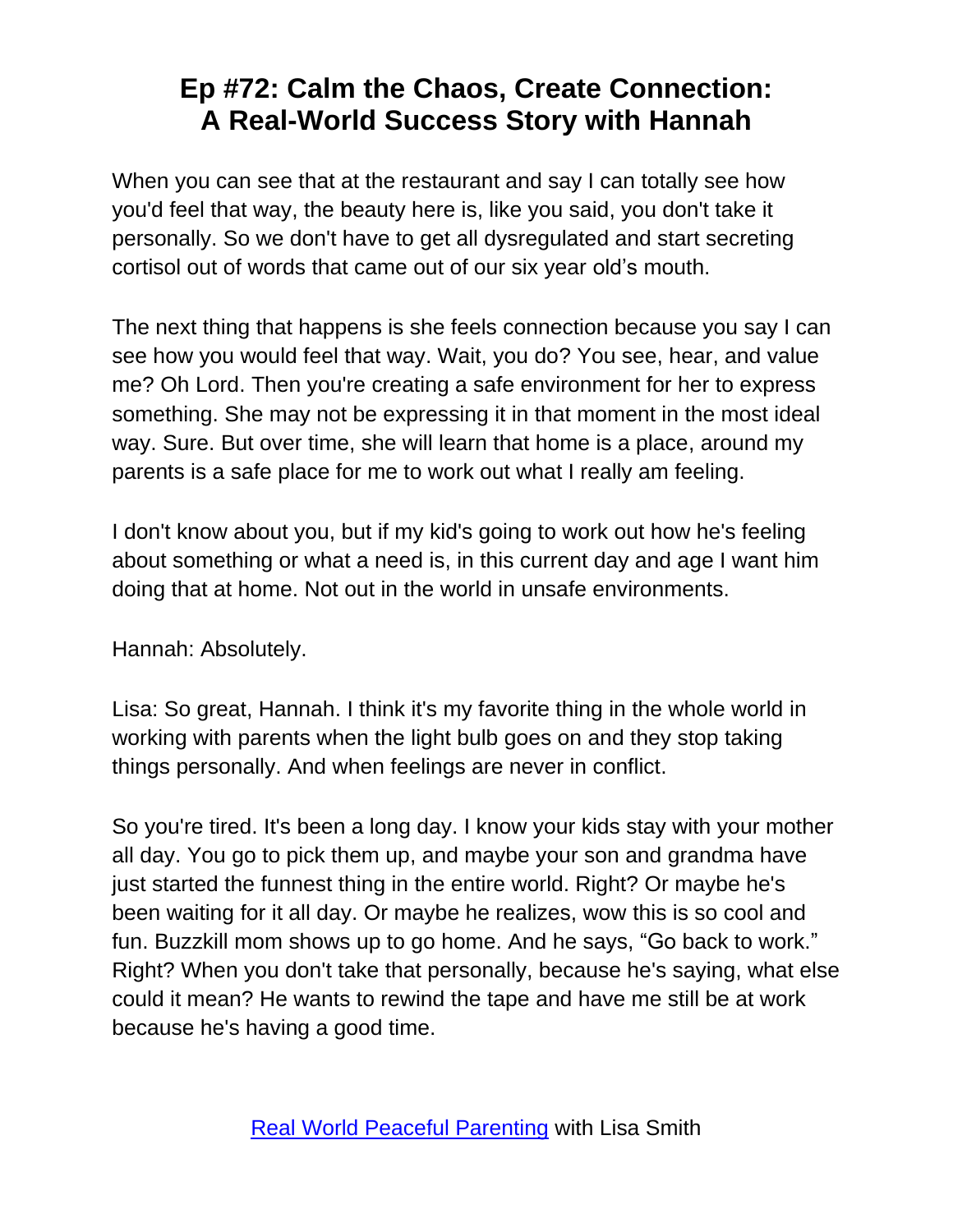Hannah: Yeah. Another thing that I learned from you I think as a byproduct, when you clear your mind and you allow yourself to get to your higher brain is, when you're not stuck in your middle brain, you are more creative. So now he and I have conversations.

At three years old, he'll say, one of his favorite things. He says, "Okay, Mom, how about this? How about I play for three more minutes? Then I promise when you say it's time to go, I will get my shoes on and go." Then I'm free because I'm not in my middle brain, and I don't have cortisol. I'm not like get your shoes on and get in the car. I can't believe you said that to me. I have the freedom to say okay, that sounds like a great plan. Let's do it.

I mean, there has been so much more collaboration with my children since this work as well because I'm regulated, and I'm in my higher brain, and I'm able to see them and hear them and think. I know that I don't always have to be the right one. Frankly, a lot of their decisions are really smart and really good. A lot of times they make great compromises. So I don't really mind.

So our connection is even better because they have a chance and a space to speak freely because they know that I'm going to stay regulated. For the most part. It's not perfect. It's progress over perfection. But they know nine out of 10 times, I'm gonna let them talk and we can come to an agreement. So that's also huge. So much storming has ended from just that.

Lisa: I have to say I am all in on that. I find that with my son, Malcolm, who's 17. He'll be 18 this summer, which is really hard for me to believe. But since he was a little boy, I have said often, I mean more than often, the majority of the time when he offers a compromise up I'm usually like dang. That's a really good idea.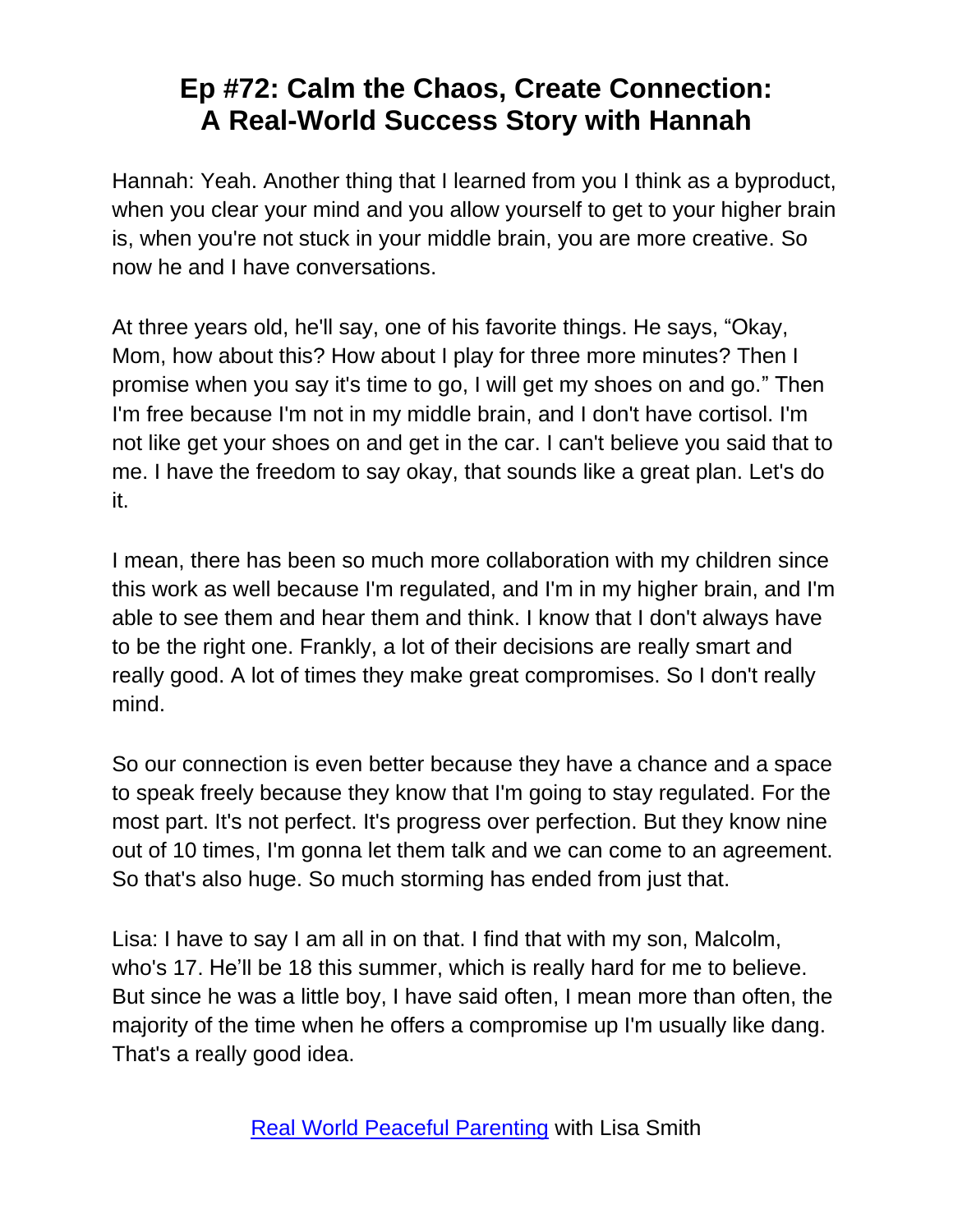I think it's because children have uncluttered minds. They're not double, triple, quadruple tasking while saying hey, put your shoes on. We need to go. Thinking about did I take the chicken out? Did it put the towels in the dryer? I hope my boss likes the report. I do need to book that vacation. Oh, crap, I forgot my front tire's low, and I should have gotten it pumped up on the way here. Right?

So they are all in, in the present moment in whatever they're doing. So when he says, "Can I play for three more minutes?" Yeah, you can. He's learning compromise and negotiation and he's learning. As long as you're holding to that three minute mark, he's learning the give and take as well.

Hannah: Yeah, and that's key for a recovering permissive parent is holding the limit. Which I mean we could, we could talk for hours, but I've learned to hold the limit. Then he trusts me. So it's just so beautiful. When I hold the limits, I'm always a little bit surprised at how regulated he is when I think he's going to storm because I held a limit. Instead, he can trust me and know that when I say something, that's what's going to happen. So then he listens after the three minutes and he gets his shoes on and he goes because he knows next time I will likely give him another chance and I will allow him.

But if he says please five more minutes, and I say oh, I see you're having a really great time. I did give you the three minutes, what we agreed on. So I'd like you to put your shoes on, and next time you can finish. You might get some grunting and maybe a few tears, but ultimately, they're learning that they can trust you. That's huge for me because I just wanted to placate and I wanted everything to be happy. I wanted it to be whatever he wanted. I've learned that that's not conducive to them.

Lisa: You are learning trust, both of you together. Trust takes both parties in a relationship, and you're learning trust through giving him the three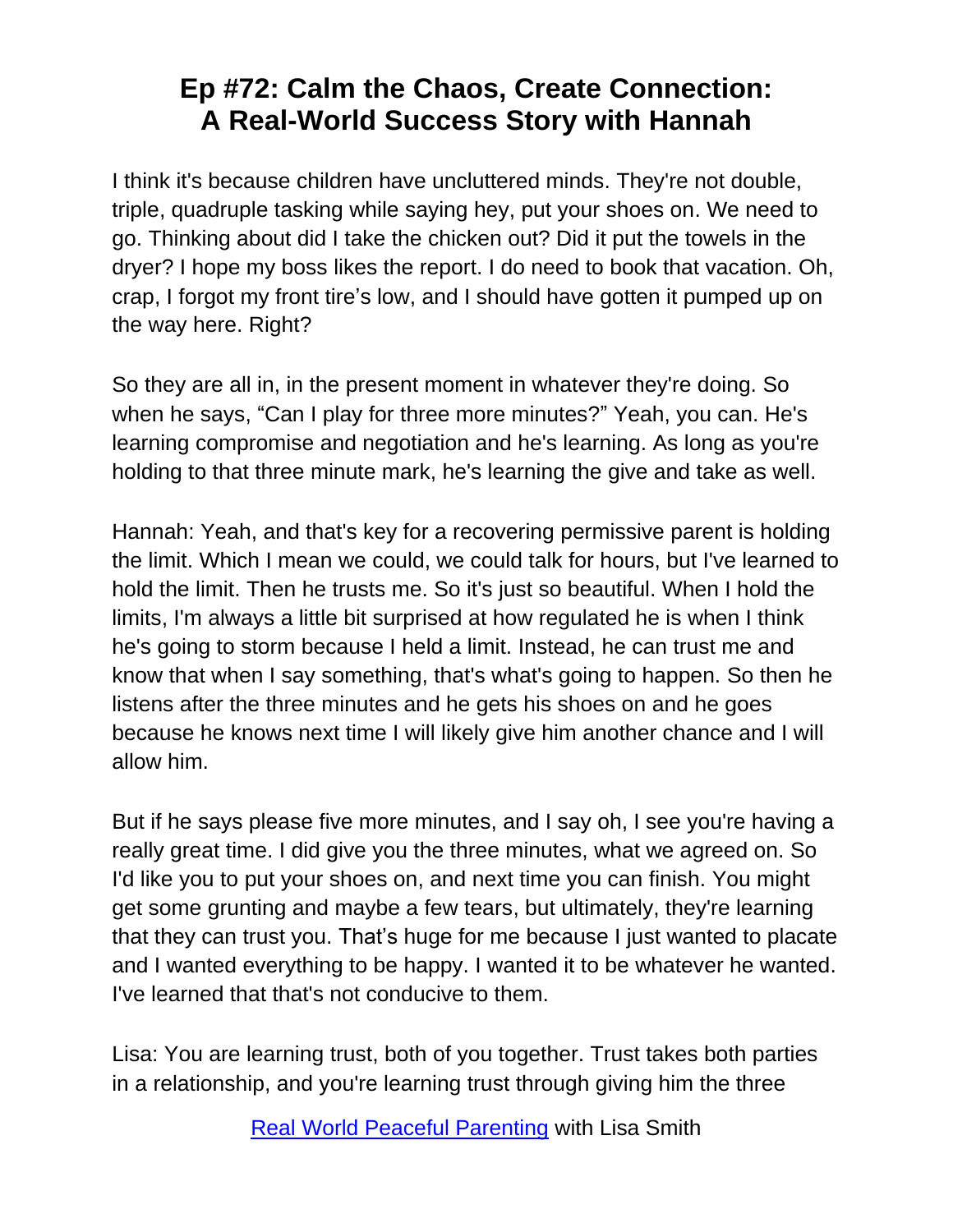minutes and then holding the limit. He's learning that there are rules. When he follows them, there's predictability.

The other thing that would be happening chances are, you tell me where I'm wrong, is if you gave him the three minutes and then he asked for five more and you gave it, and then he asked for five more. Then at some point you hit the wall.

Hannah: Yes.

Lisa: Then you're like get in the car now. Right? Then he's dysregulated and you're dysregulated, and there's no trust. If I keep asking her for five minutes, five minutes, five minutes, which time is it going to flip her switch? Then she turns in from the permissive, the dominant parent, maybe yelling at me, maybe calling me names, maybe grabbing me by the arm, maybe rushing me out to the car with a negative upset energy, and then the drive home is unpleasant.

When I talk about this, you can just see where this does not build trust. Because maybe one day, you let me go two times. Then next time you let me go six times and then four times, and I don't feel secure because I don't know which time I'm going to try to push the limit. Because as a three year old, I'm just hardwired for fun. I don't know which time you're going to flip your lid.

So if you say three minutes and then you come in and hold that limit, "Yeah, sweetheart, I know you're enjoying this, but we made this agreement. We stick to our agreement. We're gonna get in the car now." Then I can trust you and I feel secure and safe because I know what's expected.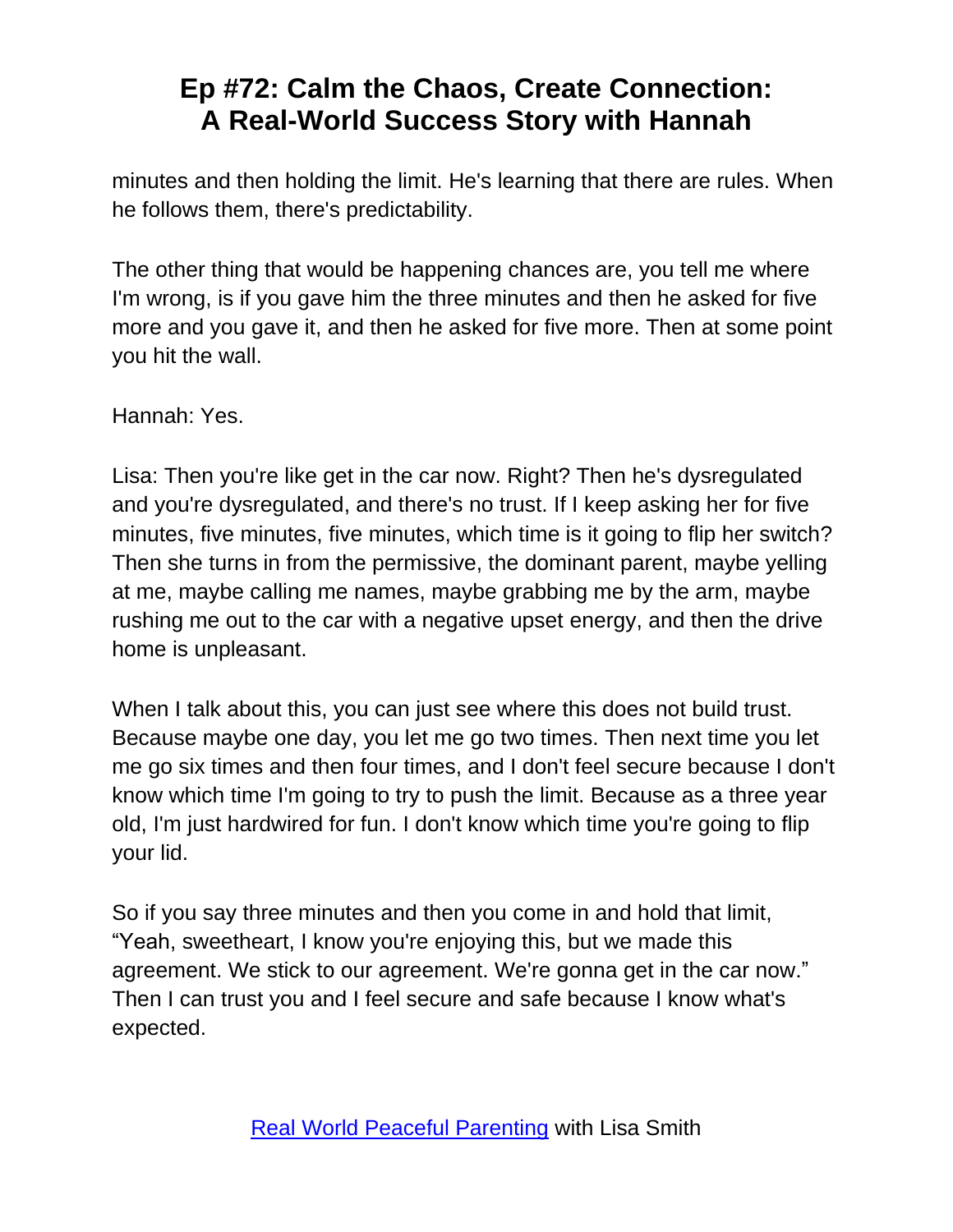Hannah: Yes.

Lisa: That's a beautiful gift we give our children. Far more beautiful gift and far more useful and productive than permissive parenting.

Hannah: Yes, definitely.

Lisa: I want to go back to also the character versus process problem. When you show up at your mom's house and he says can I have some more time? Can I have three more minutes? You say okay, let's figure this out. What you're saying is we have a process problem here. Right? I want to go now, and you want to stay. Let's work out the process problem. Right? Versus attacking his character in any way. What is wrong with you? Get in the car right now. Or allowing yourself to get storming along and calling him names or attacking your kid's character in any way.

There's so often I think because as parents, we get triggered. We go into our middle brain. We get dysregulated. We may not even know we're attacking our kids character. Right? We may not realize it. So one of the homework assignments, listener, is to become the watcher. Listen to yourself while you're talking to your kids. Ask yourself am I focused on the process? Am I languaging in a way that signals we've got a process problem here? Or am I attacking my kids character in a way that is going to affect their self-esteem, right?

Peggy O'Mara says, one of the early parenting psychologists, says, "Our outside voice becomes their inner voice." I think about this all the time, when I'm parenting my own child, when I'm talking to other kids, when I'm working with my clients.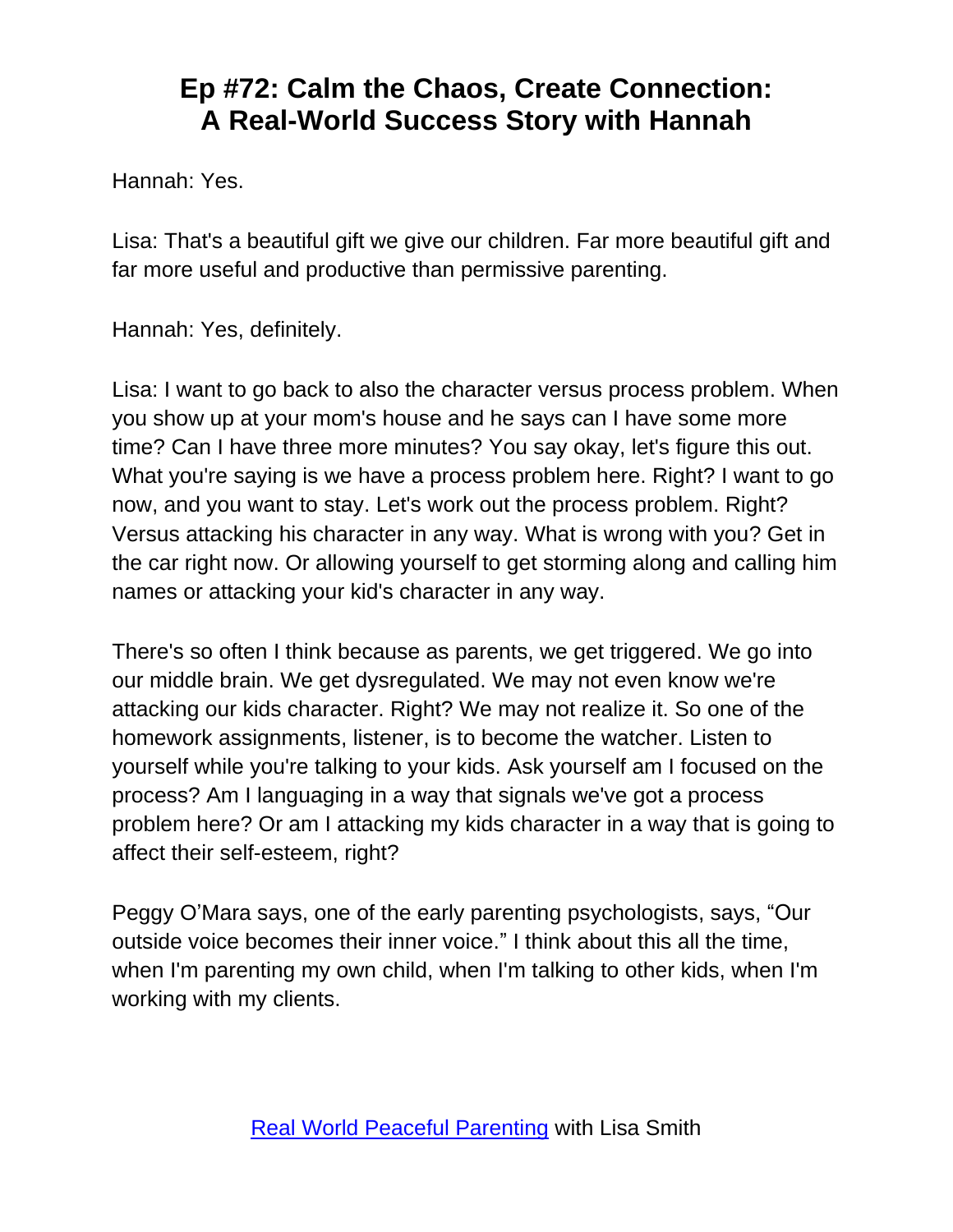So if the outer voice is always attacking who I am, I can't get anything right. I can't figure it out. I can't remember things. Why can't you be ready for school? What is your problem? What is wrong with you? You're a bad girl. You're wrong. There's something wrong with you. Stop that right now. Don't talk to me like that. Right? These become our child's inner voice.

I would much rather my child's inner voice be, "Okay, I made a mistake. Let me figure out what went wrong here. Let me figure out do I need to repair? How do I recover? How can I do it differently next time?" I would much rather my child's inner voice be I've got a process problem than a character problem.

Hannah: Yeah, absolutely.

Lisa: It does not feel good growing up believing that we're horribly flawed human beings with character problems out the wazoo. It does not feel good. Nor does it lead to self-esteem and confidence and self-love and willingness to try new things and ability in oneself.

Hannah: Yes, yeah. That's another reason why I'm just so excited to do this work because I have three children and one on the way. So I used to be a little bit scared of parenting before. When I first had Carmela, I remember a lot of people telling me, "Oh, if you just love her enough, everything will be fine." I get the sentiment behind that, don't get me wrong.

I mean I understand where they were coming from, but sometimes I would just lie awake at night, honestly, and think I felt helpless. I felt like I was kind of just a passenger thinking, "Okay, I guess I'll do the best I can and love them and they might end up semi okay question mark?" Then after I started doing this work, I realized that I would wake up and I didn't feel that way anymore. I felt like I was in the driver's seat. I felt like I actually could make a difference in my children's lives and shape them and learn with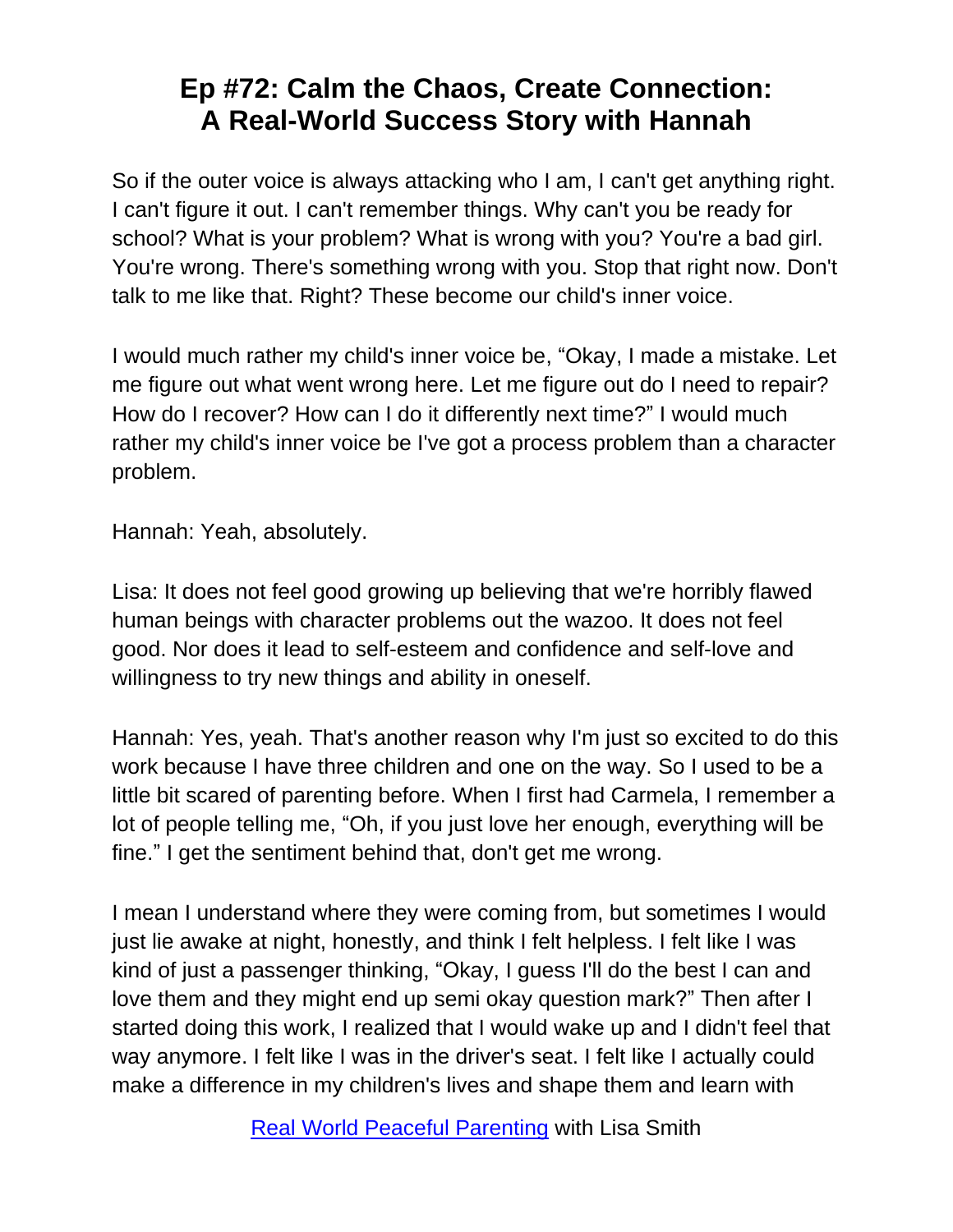them. It's just incredibly empowering. It's a big gift to give to someone who has children.

Lisa: Here's how I want to wrap up today's episode. First, I want to start by thanking you, Hannah, for coming and sharing your story, for opening up to us, letting us have a look at where you started and where you are today. Showing the listeners what's possible, which is always a beautiful gift we give to the world. So a big just tremendous, wholehearted thank you to you.

Hannah: Thank you, Lisa. I appreciate it. I'm so happy that I had this opportunity.

Lisa: Blessed to have you in my life. I want to say to the listener, ironically or maybe not so ironically, I don't know. If this resonates with you, if a before and after, if you want to do it differently, here's what I really want you to hear. You're not a bad parent. There's no character problem here. I know you love your kids. Just like Hannah loves hers and just like I love my son. I don't know if there's a parent that could love their kid more than I love my kid.

But what I know is that I had a process problem. I thought at the time it was character problem. I really did. I thought I was flawed or missing a gene or shouldn't have been a parent, or it's how things went in our lineage. We just weren't good parents. What I realized now and what I really, really, really beg you to hear today is that you might have a process problem.

Here's the great news. All process problems are figure-out-able, are fixable. You just need some new tools. I hope that today's episode brings you some relief that there is no character problem. I know you love your kids. How do I know? I say it all the time. Because you wouldn't be here, you wouldn't be investing your time in listening to *Real World Peaceful Parenting*. I know it.